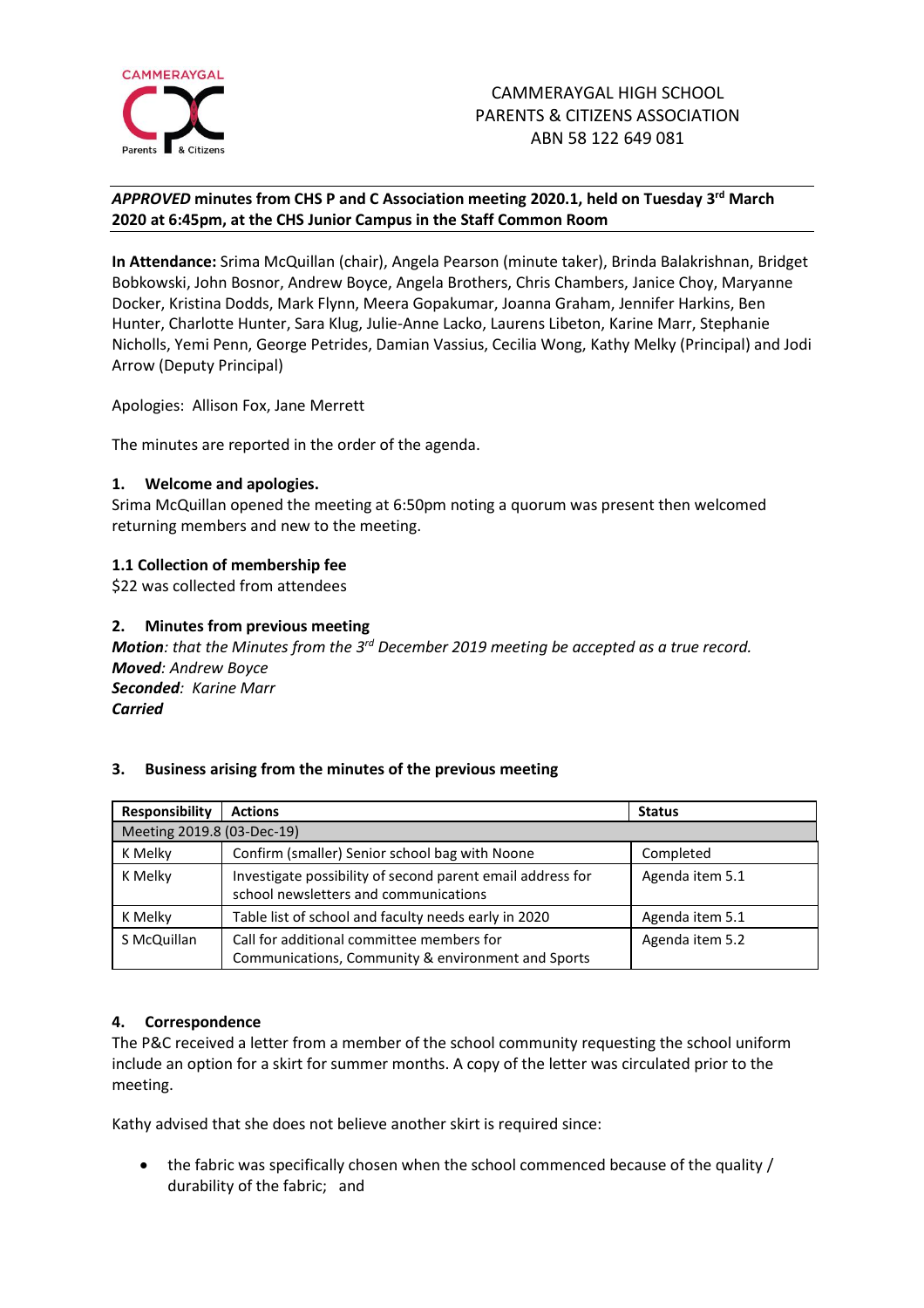

• she is reluctant to bring in another skirt (a summer option) because she does not want more expense for parents.

Jo Graham advised that Noone (uniform shop) agreed with Kathy's comments and also advised that in their experience, 2 skirts (a winter and a summer option) had not worked well at other schools.

Jodi Arrow noted that some of the senior girls were wearing the shorts on the West Street campus.

Srima asked the members at the meeting for a show of hands for those who did NOT want to proceeds with a summer skirt option.

On a show of hands, the majority of members present agreed that the P&C should not proceed with a summer skirt option.

# **5. Reports**

#### **5.1 Principal's Report**

Kathy thanked the parents and staff for all the help to coordinate and to those who attended the 'Welcome Night' at the senior campus. It was a great success. Numbers were down on the previous year but that was to be expected since 2019 was the first year the West Street campus was open.

The school now has 790 students across both sites including 155 year 7 students.

Kathy introduced two new head teachers to the P&C and advised that the school is re-invigorating the school clubs and music program.

Kathy advised that the official opening of the senior campus is scheduled for 16 March. A smoking ceremony will be conducted by a descendant of the Cammeraygal people.

Kathy advised that the school has a new business manager and that they submitted to the Dept of Education an invoice for approx.. \$36, 000 to pay the P&C for voluntary contributions received to date (note: monies received by the P&C on Wednesday 4 March).

With respect to action items from the previous meeting:

# *2 nd email address*

Kathy advised that the system used by the school does not allow for a second email address per student BUT, the school can include a second email address if required. Parents / carers can contact the school so this can be done manually.

#### *School and faculty needs for 2020*

Kathy asked the P&C to consider helping to fund the following items:

- \$30,000 for an electronic sign on the West Street campus (similar to the one on the Pacific Highway campus); and
- \$20,000 for a quality shade cloth on the green at the Pacific Highway campus

#### **5.2 President's report**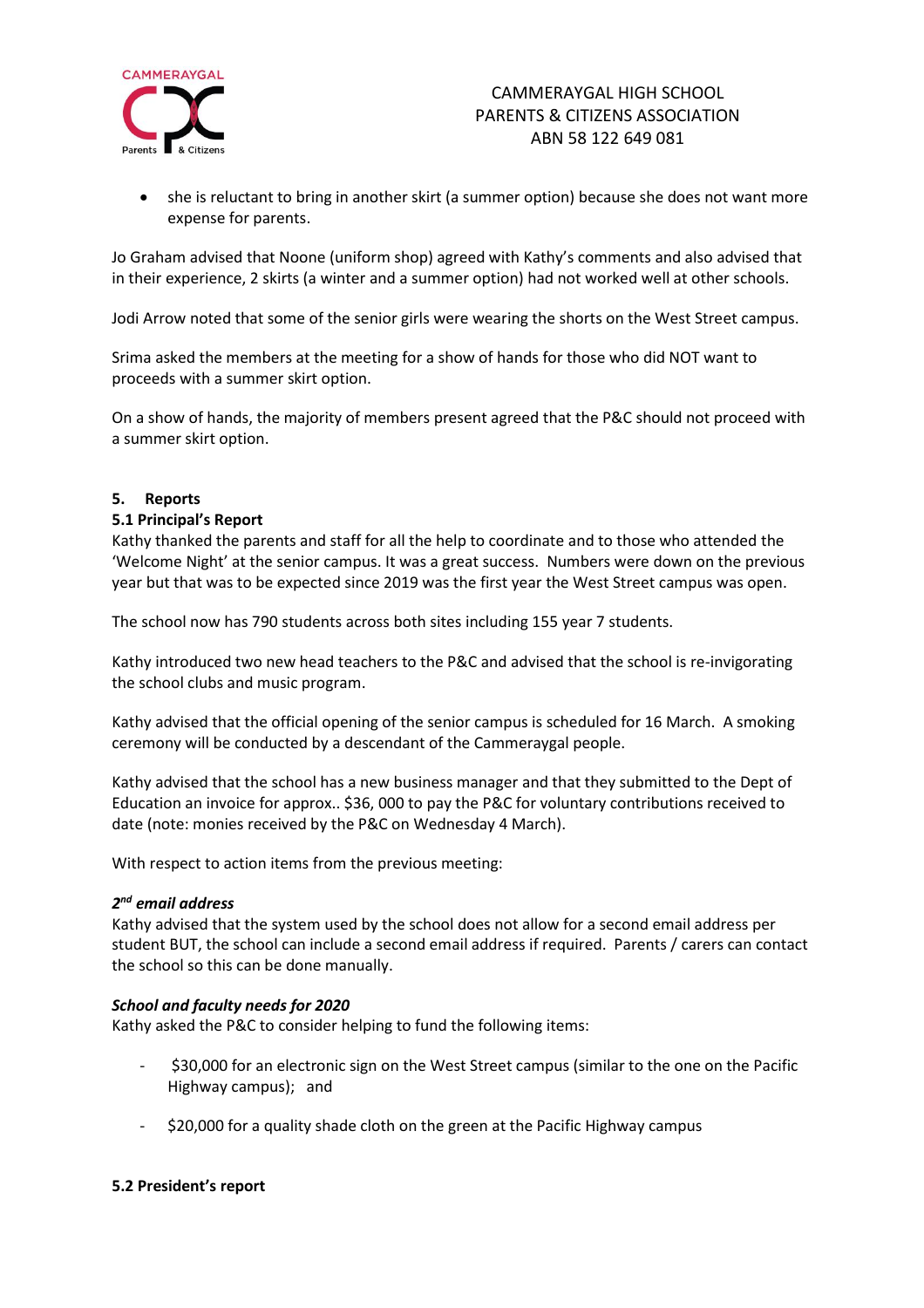

# CAMMERAYGAL HIGH SCHOOL PARENTS & CITIZENS ASSOCIATION ABN 58 122 649 081

Srima thanked the social committee for co-ordinating the 'Welcome Night'.

Srima also noted that the new sports administrator role was working out well but noted that more help was needed.

*Action: Seek volunteers to assist with various aspects of the P&C run sports.*

# **5.3 Treasurer's report**

The Treasurer's report to 29<sup>th</sup> February 2020 was circulated prior to the meeting, Angela talked to the report.

# **5.4 Subcommittee Reports**

#### **Wellbeing Subcommittee**

Karine advised that she has been working with Jodie Arrow and the new teacher in charge of wellbeing Ms Hakimi. They are looking at the following programs:

- Tomorrow man for the boys
- a suitable program for the girls
- study skills / organisation / etc

#### **Social Subcommittee**

The following events are being considered:

- Mothers day breakfast Thursday 7 May (Pacific Highway campus)
- Dads night out in Term 2
- Fathers day breakfast in Term 3 (Pacific Highway campus)
- Mums night out in Term 3
- Trivia night October / November

#### **6. General Business**

#### **6.1 Upcoming social events**

The annual Mothers day breakfast has been locked in for Thursday 7 May (Pacific Highway campus). Chris Chambers will run the event again.

#### **6.2 Motions on Notice**

#### **6.2.1 Funding request**

A funding request for sporting equipment was circulated prior to the meeting and tabled for approval at the meeting.

*Motion: That the P&C approve the funding request for new sporting equipment for basketball, netball and tennis to a total value of \$1,540.60. Moved: Laurens Liberton*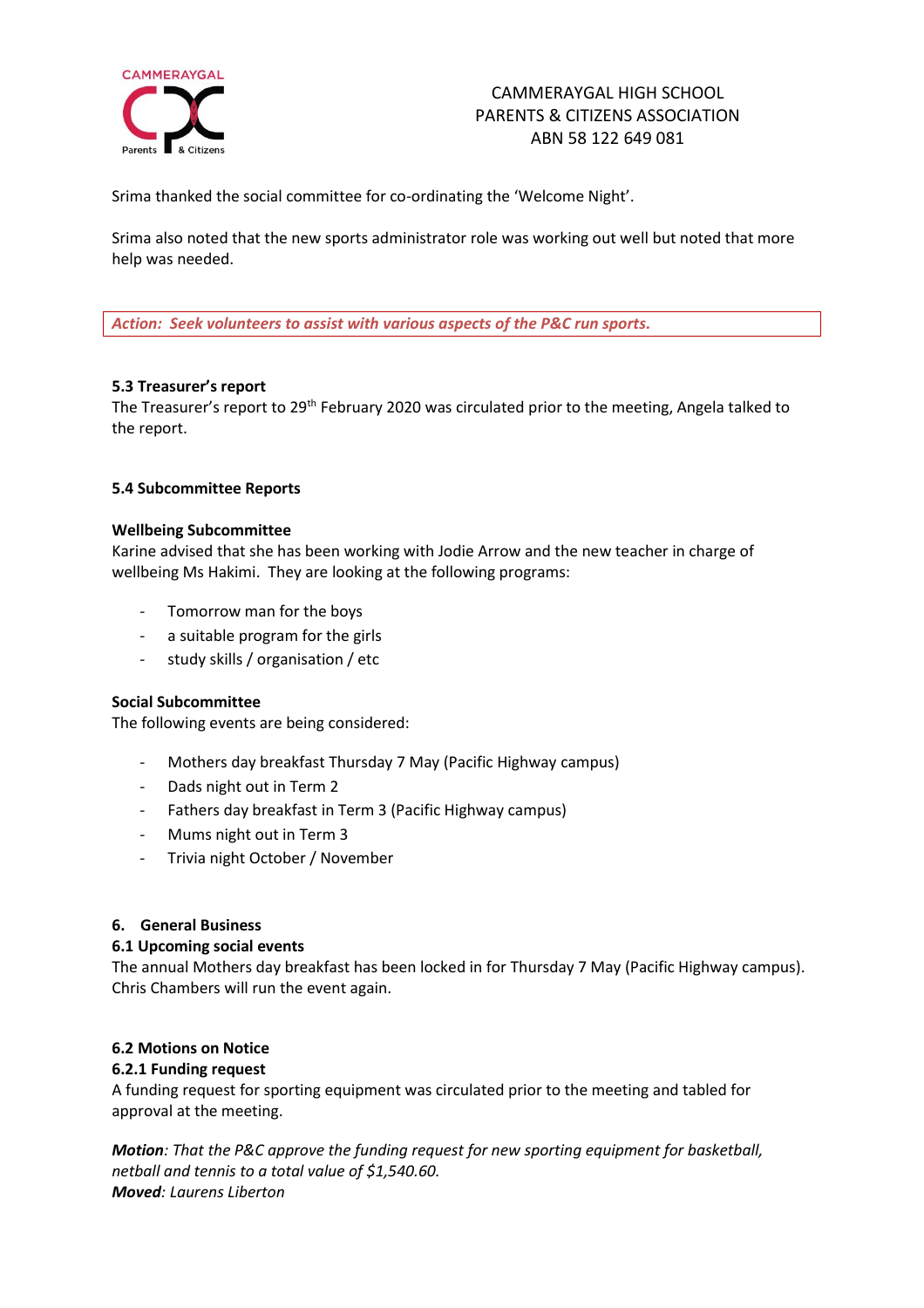

*Seconded: Jo Graham Carried*

#### **6.2.2 Funding request**

An invoice in excess of the approved amount for the Robotics club was received. It was circulated prior to the meeting and tabled for approval at the meeting.

*Motion: That the P&C approve an additional \$328.97 (over the original \$2,000) for the Robotics club and iSTEM classes for robotics equipment. Moved: Karine Marr Seconded: Stephanie Nicholls Carried*

# **6.3 Introduction of new Head Teachers and information on extracurricular clubs for students**

#### *Zacc Abbott*

Zacc is the librarian on the Pacific Highway site. He is now also taking on the role of co-ordinator of the extra curricular clubs. Zacc ran through all of the clubs that are now available to students.

The timetable will be included in the next newsletter, included in the school's website, put up on Sentral and Zacc will talk at the students at assembly.

#### *Chris Wu*

Chris is the new head teacher for HSIE. The HSIE faculty is the largest in the school with 13 teaching staff.

Chris' faculty goals for 2020:

- Skills;
- Literacy;
- Extended writing to prepare for stage 6

#### *Nordin Zuber*

Nordin is the new head teacher for maths (coming from North Sydney Boys High).

Nordin's mission for 2020:

- Improve offering for talented students;
- Targeted support for students that require support;
- Mathematics enrichment program

Nordin discussed the possibility of asking the P&C for a contribution in the future for a 'whiteboard room' and how his whiteboard room worked well for the students at North Sydney Boys High.

In addition, Nordin advised that he intends to communicate with parents more regularly on 'core' maths skills.